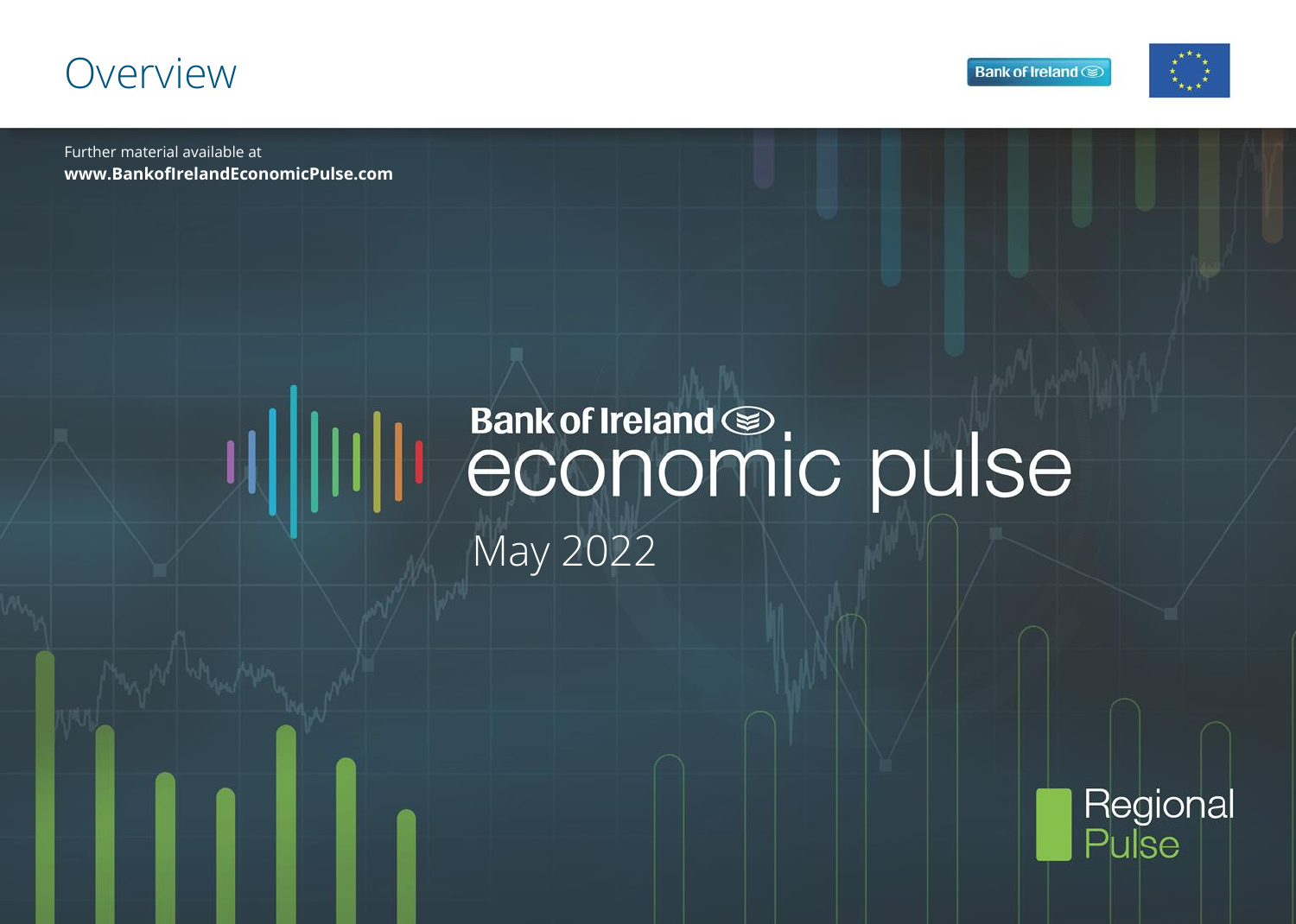



"There appears to be plenty of pent up demand for holidays among households countrywide."

Dr Loretta O'Sullivan, *Group Chief Economist, Bank of Ireland*

The Bank of Ireland Regional Pulses bring together the views of households and firms around the country. The indices are calculated on a 3 month moving average basis and show that sentiment was up in Dublin but down outside the capital in the March to May period compared with the February to April period.

With the summer season getting underway, this month's survey asked households about their plans. 41% in Dublin, 38% in the Rest of Leinster and Munster and 35% in Connacht/Ulster indicated that they intend to spend more on holidays this year compared with last year, which is a good bit higher than the pre-pandemic average for each region.

- Regional Pulses mixed in May
- Dublin Pulse ticks up
- Softer readings elsewhere

**KEY POINTS REGIONAL PULSES** 

Three Month Moving Averages



Rest of Leinster refers to Leinster excluding Dublin. Ulster only refers to Cavan, Donegal and Monaghan.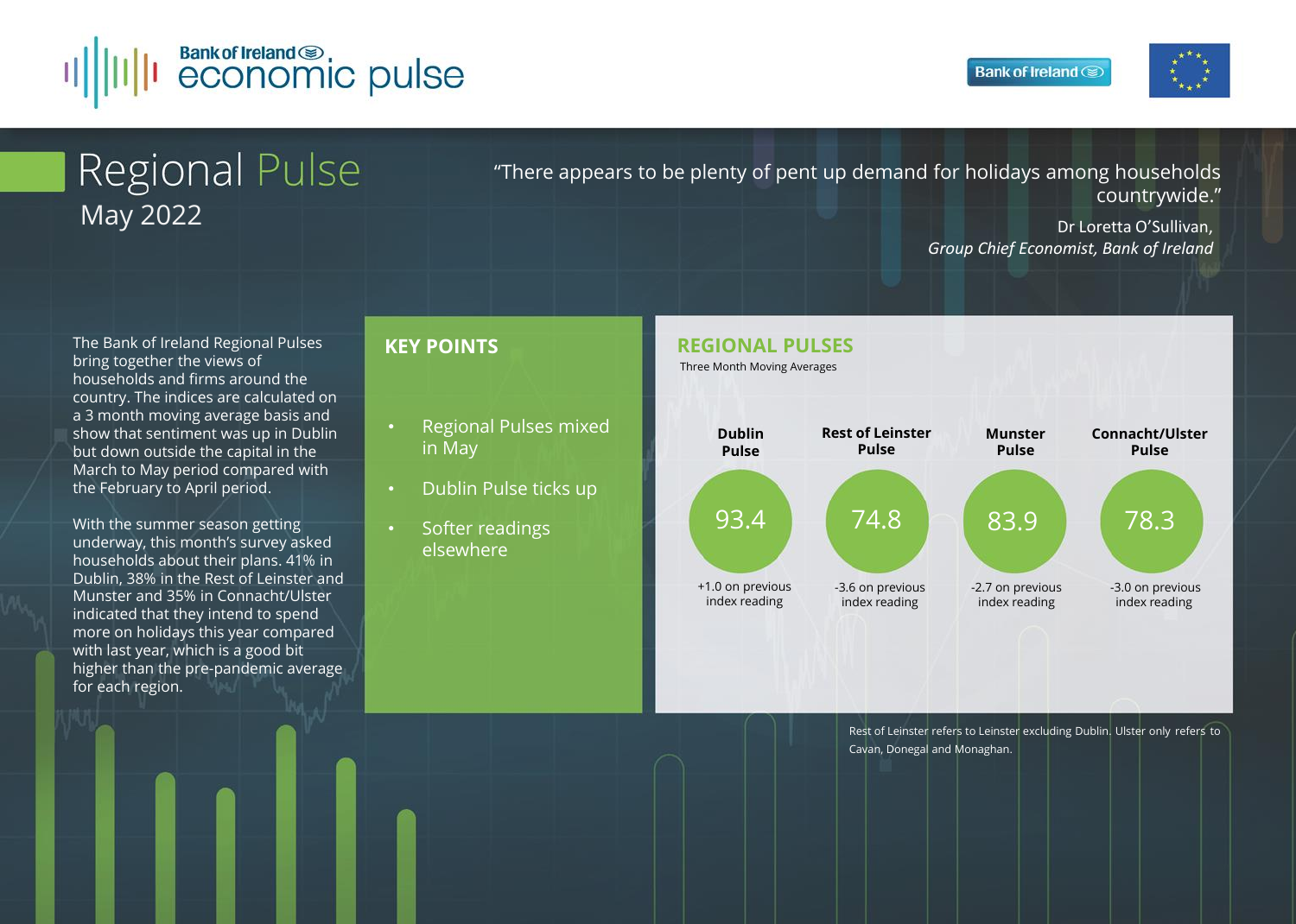





### **GENERAL ECONOMIC SITUATION**

Past 12 Months

|                               | Dublin | <b>Rest of Leinster</b> | Munster | Connacht/Ulster |
|-------------------------------|--------|-------------------------|---------|-----------------|
|                               | 3%     | 3%                      | 2%      | 2%              |
|                               | 11%    | 11%                     | 13%     | 8%              |
| No Change                     | 10%    | 7%                      | 2%      | 8%              |
|                               | 39%    | 37%                     | 45%     | 38%             |
|                               | 36%    | 41%                     | 35%     | 44%             |
| Balance                       | $-47%$ | $-51%$                  | $-49%$  | $-57%$          |
| Change on<br>previous reading | $-3$   | $+11$                   | $+14$   | +6              |

### **HOUSEHOLD FINANCIAL SITUATION** Past 12 Months Dublin Rest of Leinster Munster Connacht/Ulster  $\mathbin{\mathbb A}$ 4% 5% 3% 1%  $\triangleright$ 20% 15% 8% 9% No Change 43% 36% 45% 41% 32% 33%  $\checkmark$ 20% 31%  $\vee$ 12% 11% 14% 12% Balance -6% -22% -16% -23% Change on +5  $\vert$ -2 +7 +3 previous reading

### **GENERAL ECONOMIC SITUATION**

Next 12 Months

|                               | Dublin | <b>Rest of Leinster</b> | Munster | Connacht/Ulster |
|-------------------------------|--------|-------------------------|---------|-----------------|
|                               | 4%     | 4%                      | 3%      | 4%              |
|                               | 18%    | 17%                     | 16%     | 11%             |
| No Change                     | 15%    | 15%                     | 12%     | 13%             |
|                               | 31%    | 30%                     | 39%     | 32%             |
|                               | 32%    | 33%                     | 28%     | 37%             |
| Balance                       | $-34%$ | $-36%$                  | $-36%$  | $-44%$          |
| Change on<br>previous reading | -5     | $+13$                   | $+19$   | -3              |

| <b>HOUSEHOLD FINANCIAL SITUATION</b> | Next 12 Months |                         |         |                 |
|--------------------------------------|----------------|-------------------------|---------|-----------------|
|                                      | <b>Dublin</b>  | <b>Rest of Leinster</b> | Munster | Connacht/Ulster |
| ∧                                    | 6%             | 5%                      | 3%      | 2%              |
|                                      | 22%            | 16%                     | 16%     | 16%             |
| No Change                            | 33%            | 35%                     | 27%     | 32%             |
|                                      | 26%            | 26%                     | 35%     | 32%             |
|                                      | 13%            | 16%                     | 17%     | 17%             |
| <b>Balance</b>                       | $-9%$          | $-16%$                  | $-22%$  | $-22%$          |
| Change on<br>previous reading        | $-11$          | +5                      | +6      | $+8$            |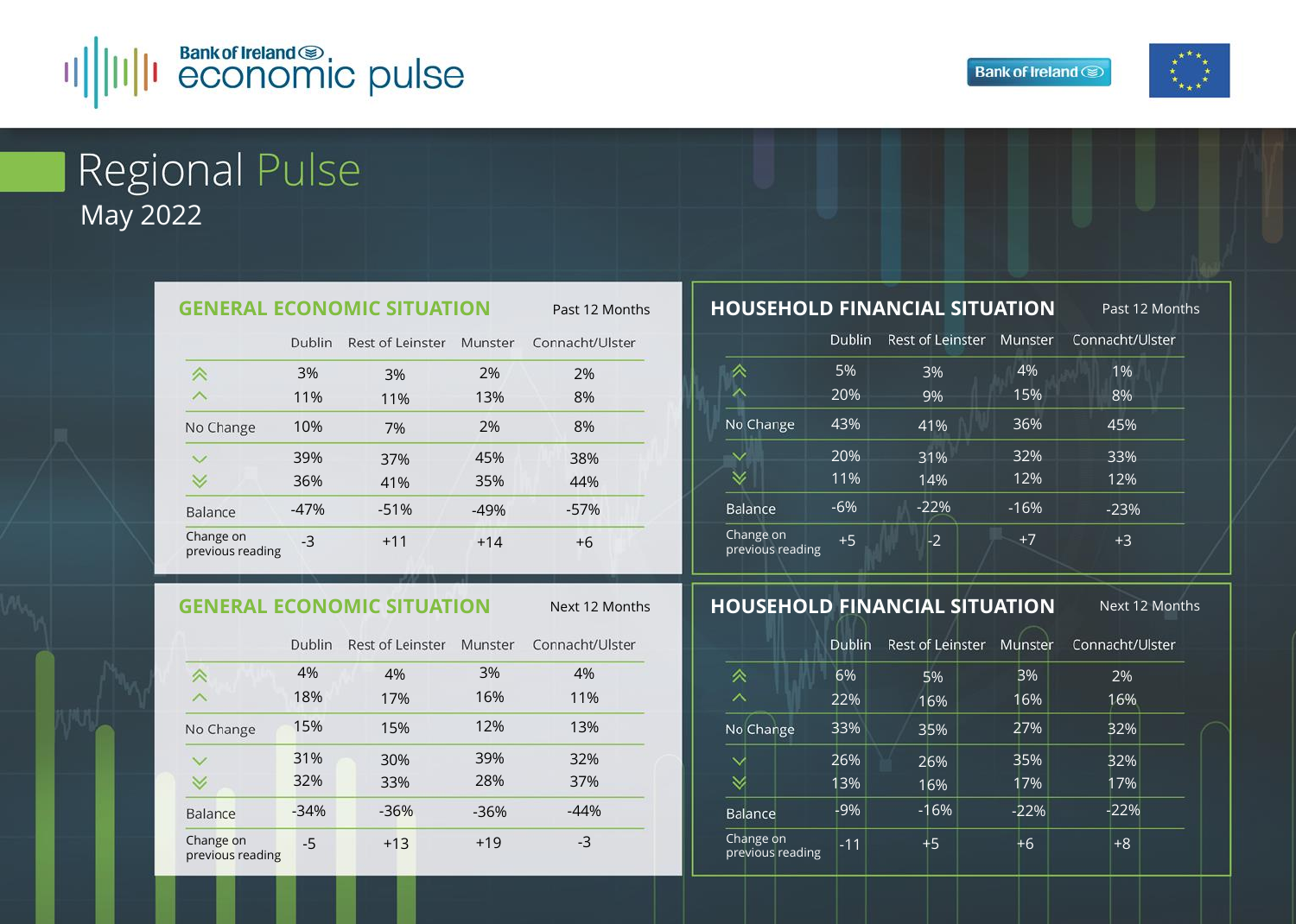





# House Price and Rents Expectations

| <b>REST OF LEINSTE</b> |  |  |
|------------------------|--|--|
|                        |  |  |

| Change                        |         | House<br>Prices | Rents |
|-------------------------------|---------|-----------------|-------|
| > 5%                          |         | 44%             | 40%   |
| 1% - 5%                       | ncrease | 41%             | 35%   |
| Stay more or<br>less the same |         | 13%             | 19%   |
| 1% - 5%                       |         | 0%              | $1\%$ |
| > 5%                          |         | 1%              | 1%    |
| <b>Balance</b>                |         | $+63%$          | +56%  |
| Change on<br>previous reading |         | -2              | ი     |

| Next 12 Months                |                 |       |
|-------------------------------|-----------------|-------|
| Change                        | House<br>Prices | Rents |
| > 5%                          | 38%             | 35%   |
| 1% - 5%                       | 38%             | 40%   |
| Stay more or<br>less the same | 15%             | 18%   |
| 1% - 5%                       | 5%              | 3%    |
| > 5%                          | 2%              | 1%    |
| <b>Balance</b>                | +52%            | +53%  |
| Change on<br>previous reading | -5              | -2    |

| Next 12 Months                |        |       |
|-------------------------------|--------|-------|
|                               | House  |       |
| Change                        | Prices | Rents |
| > 5%                          | 40%    | 37%   |
| 1% - 5%                       | 37%    | 40%   |
| Stay more or<br>less the same | 14%    | 18%   |
| 1% - 5%                       | 4%     | 0%    |
| > 5%                          | 1%     | 1%    |
| Balance                       | +55%   | +56%  |
| Change on<br>previous reading | -6     | $-2$  |

## **DUBLIN REST OF LEINSTER MUNSTER MUNSTER CONNACHT/ULSTER**

### Next 12 Months

|                               | House  |        |
|-------------------------------|--------|--------|
| Change                        | Prices | Rents  |
| > 5%                          | 41%    | 35%    |
| 1% - 5%                       | 38%    | 35%    |
| Stay more or<br>less the same | 16%    | 26%    |
| 1% - 5%                       | 3%     | 0%     |
| > 5%                          | 2%     | 2%     |
| <b>Balance</b>                | +56%   | $+51%$ |
| Change on<br>previous reading | ი      | -3     |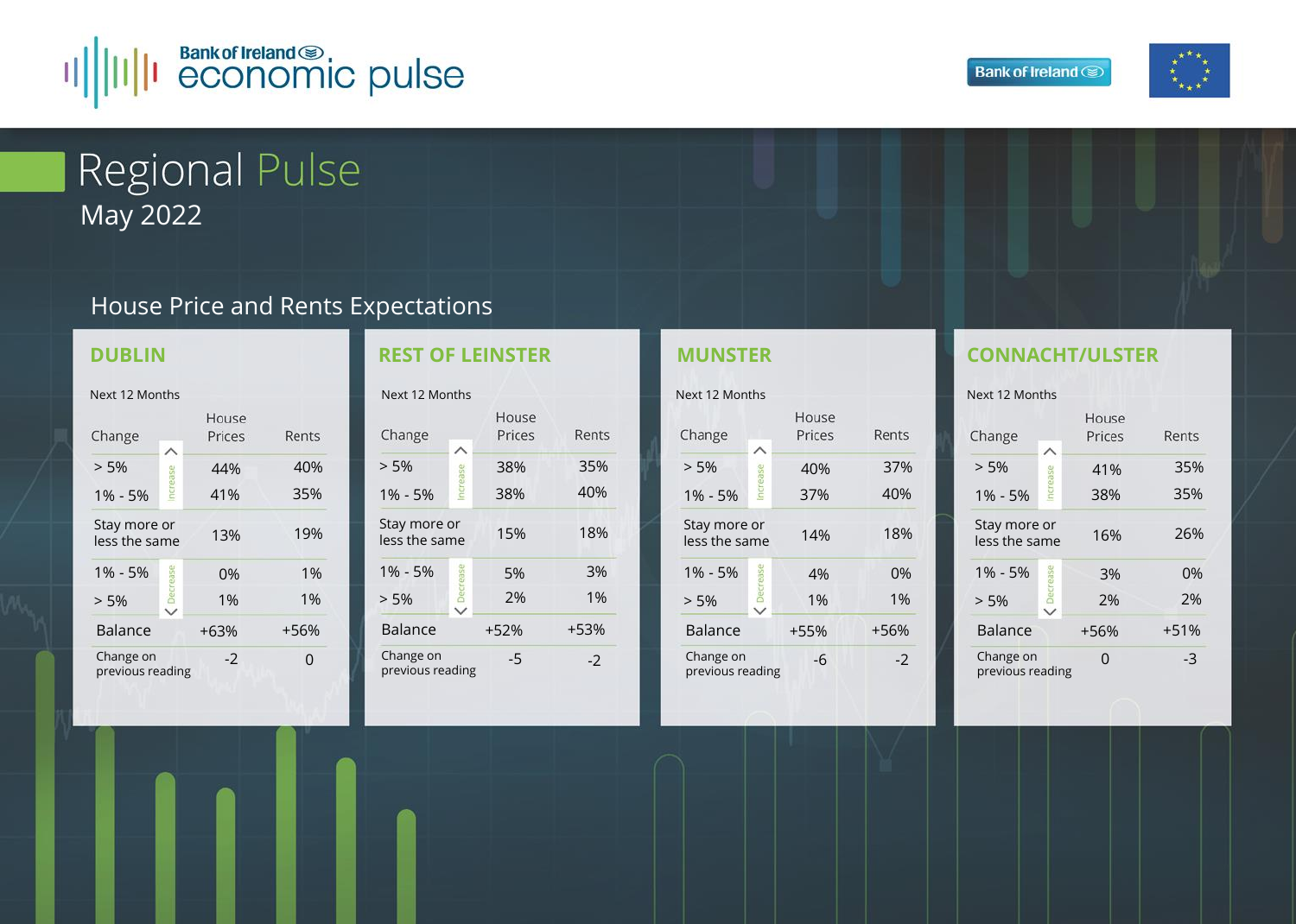





# **BUSINESS ACTIVITY BUSINESS ACTIVITY JOBS JOBS**

| Past 3 Months           | Balance | Change on<br>previous<br>reading |
|-------------------------|---------|----------------------------------|
| Dublin                  | $+18%$  | -9                               |
| <b>Rest of Leinster</b> | $+15%$  | $+5$                             |
| Munster                 | $+19%$  | -2                               |
| Connacht/Ulster         | $+16%$  | $+5$                             |

| <b>Balance</b>          | Change on<br>previous<br>reading | Next 3 Months    | Balance | Change on<br>previous<br>reading | Past 3 Months    | Balance | Change on<br>previous<br>reading | Next 3 Months        |
|-------------------------|----------------------------------|------------------|---------|----------------------------------|------------------|---------|----------------------------------|----------------------|
| $+18%$                  | $-9$                             | <b>Dublin</b>    | $+22%$  | $-15$                            | <b>Dublin</b>    | $+6%$   | $+3$                             | Dublin               |
| $+15%$                  | $+5$                             | Rest of Leinster | $+17%$  | $-5$                             | Rest of Leinster | 0%      | $-4$                             | <b>Rest of Leins</b> |
| $+19%$                  | $-2$                             | Munster          | $+22%$  | $\overline{0}$                   | Munster          | $+8%$   | $+2$                             | Munster              |
| $+16%$                  | $+5$                             |                  | $+23%$  | $+1$                             |                  | $+1\%$  | $-5$                             | Connacht/Uls         |
| <b>Rest of Leinster</b> | Connacht/Ulster                  |                  |         | Connacht/Ulster                  |                  |         | Connacht/Ulster                  |                      |

| Past 3 Months           | Balance | Change on<br>previous<br>reading |
|-------------------------|---------|----------------------------------|
| Dublin                  | +6%     | $+3$                             |
| <b>Rest of Leinster</b> | $0\%$   | -4                               |
| Munster                 | $+8%$   | $+2$                             |
| Connacht/Ulster         | $+1%$   | -5                               |

| nge on<br>vious <sup>.</sup><br>ading | Next 3 Months           | <b>Balance</b> | Change on<br>previous<br>reading |
|---------------------------------------|-------------------------|----------------|----------------------------------|
| +3                                    | Dublin                  | $+14%$         | $-12$                            |
| -4                                    | <b>Rest of Leinster</b> | $+12%$         | +6                               |
| $+2$                                  | Munster                 | $+16%$         | $+1$                             |
| -5                                    | Connacht/Ulster         | $+14%$         | +4                               |